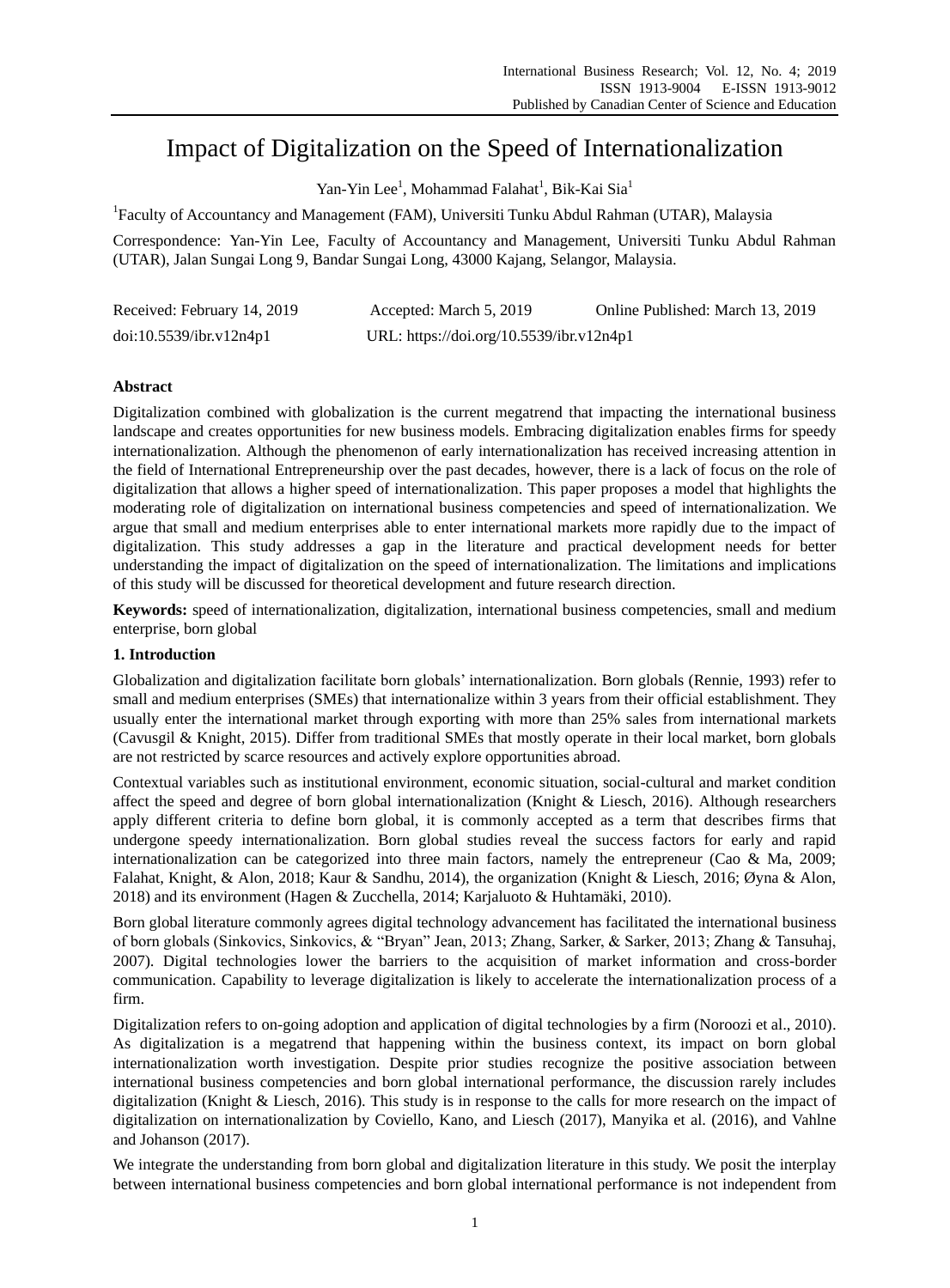the influence of digitalization. Understanding the role of digitalization and its impact on born global international performance is salient to all policymakers and SME practitioners that would like to embrace digitalization for better international performance.

In this paper, we conceptualize the impact of digitalization on international business competencies and speed of internationalization. We address the research question about how digitalization impacting born global speed of internationalization. From the conceptual model, researchers could assess the contingent digitalization factor that influences the empirical results in international business research. Also, SME practitioners and policymakers could understand the urgency of digital transformation within their operating context.

# **2. Literature Review**

# *2.1 Model Development*

Born global literature (Knight & Cavusgil, 1996; Oviatt & McDougall,1994, 1999, 2005) mostly employs Resource-Based Theory (Barney, 1991; Barney, Ketchen, & Wright, 2011) and Industrial Organization Theory (Porter, 1981) for clarification of born global accelerated internationalization. Grounded on these two theories, we develop a conceptual model that consists of international business competencies and digitalization. We posit these two variables must be investigated simultaneously for a better understanding of its joint effect on the speed of internationalization.

Global digitalization has gradually affected the domestic market of a firm. Buyers can reach various sellers around the world and worldwide exporters are growing. As a result, the domestic market may shrink due to the lack of purchase from domestic market in the current borderless marketplace. Thus, digitalization increases the export propensity of domestic SME as a firm survival strategy when they perceive any risk or as a firm growth strategy when they perceive an opportunity. Nevertheless, not every firm possess the capabilities to internationalize early. We argue that international business competencies are prerequisites for a firm to succeed in the context of digitalization.

Digitalization of business environment allows these firms to promote and sell their products at affordable cost. This mechanism is not working if they are operating in an export market without infrastructure readiness and non-digital oriented (Gregory, Karavdic, & Zou, 2007). Similar to the impact of technology turbulence (Kaleka, 2012) on exporting firms, we argue that not all industries and markets are digitalized at the same pace, thus, not all firms able to adopt digitalization in their business model. The degree of digitalization affects the possibilities of a firm to internationalize early despite they are competent in international business. The conceptual model is outlined in Figure 1 and further will be discussed in the next section.



Figure 1. Conceptual model

# *2.2 Propositions Development*

# 2.2.1 Digitalization and Speed of Internationalization

Digitalization facilitates knowledge acquisition and enhances business networking. It creates a business environment in which young exporters can learn fast and makes early and rapid internationalization possible (Johanson & Vahlne, 2009).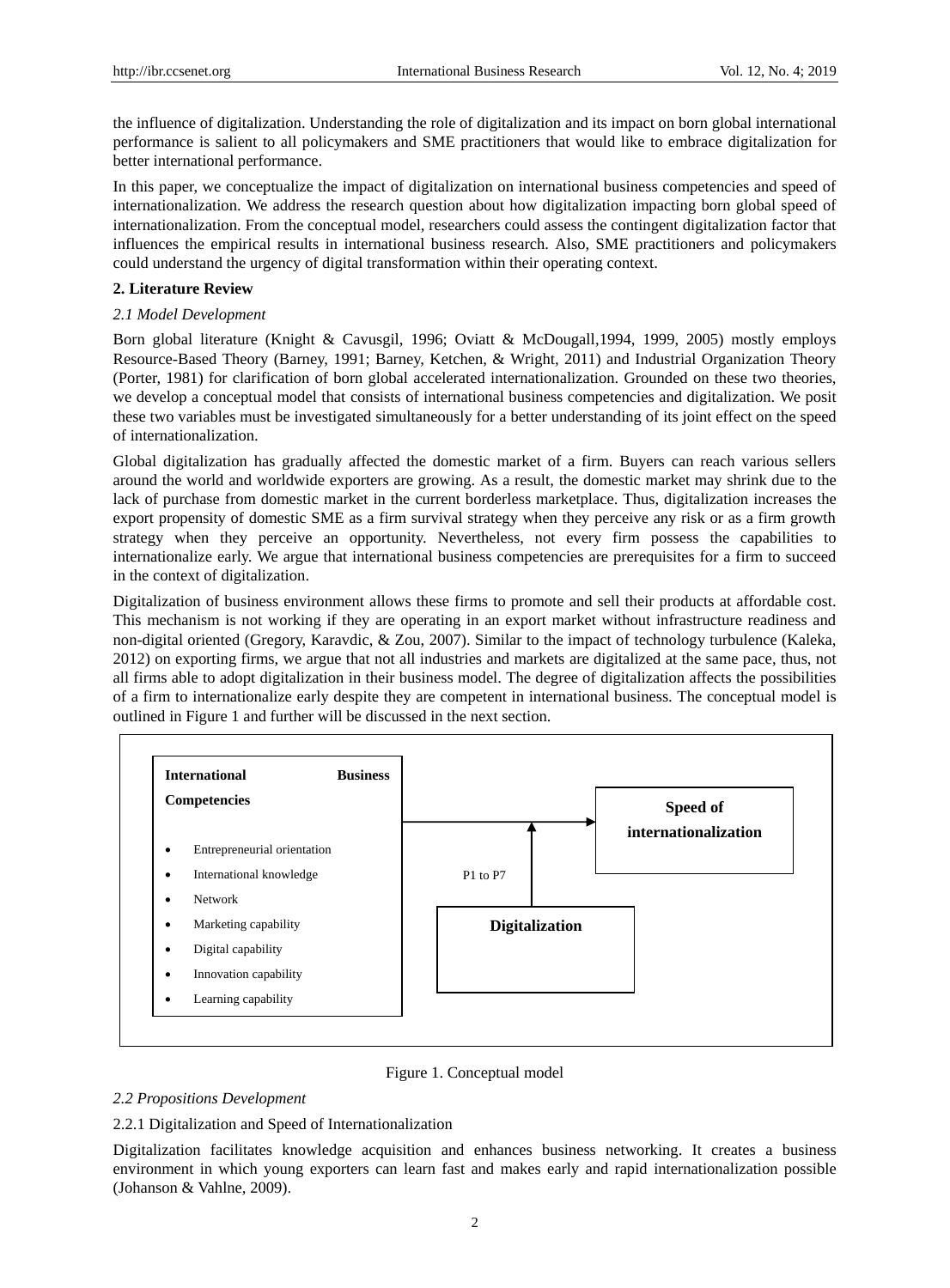The effect of digitalization is critical for new venture internationalization in view that technological change is the foundation for speedy internationalization. It is the technological change in the last two decades that stimulated and facilitated the speedy internationalization of born globals (Oviatt & McDougall, 1994, 1999). According to Knight and Cavusgil (2004), the born global phenomenon is triggered by globalization that has made internationalization easier than before and the advances in communication and transportation technologies have reduced the transaction cost.

Under the foundation of technological changes, the international business environment is favourable for a smaller firm to assess resources and to leverage their firm's capabilities for early and rapid internationalization (Pagani & Pardo, 2017). Digitalization is therefore viewed as an opportunity for a small firm to enter the international market.

Owing to the adoption cost of digital technologies, digital transformation requires substantial investment (Choshin & Ghaffari, 2017). SMEs have limited resources for trial and error; understanding the impact of digitalization is necessary for their results-based decision making. Firms under the pressure of competition due to market transparency and liberalization tend to expand their market for growth and survival (Krammer et al., 2017; Wilden, Gudergan, & Nielsen, 2013).

Similar to the effects of globalization on firm performance (Knight, 2000), the impact of digitalization should be considered in international entrepreneurship. Many recent studies have been done for investigation of digitalization generally, but not specifically in born global context. Foroudi, Gupta, Nazarian and Duda (2017) found a positive influence of digital technology on a firm's marketing capability. Bouwman, Nikou, Molina-Castillo and Reuver (2018) observed digitalization impacting business models through innovation activity, strategy and technology turbulence. In the following section, we discuss the role of digitalization on international business competencies-performance relation.

Barney (1991) suggests that competitive advantage can only be generated and sustained by firm-level resources that are valuable, rare, inimitable and non-substitutable, only resources that are intangible in nature possess these criteria. Intangible resources are then becoming the focal point for the resource-based view (RBV) scholars. SMEs are characterized with limited tangible resources, intangible resources such as their international business competency is an important determinant for their success (Knight & Kim, 2008). International business competencies refer to a set of international knowledge and skills to handle international business. Born global literature has explored the necessary resources and capabilities that lead to speedy internationalization (Falahat, Mohamad, & Migin, 2013; Weerawardena, Mort, Liesch, & Knight, 2007), but the impact of digitalization on this skill set has not been extensively discussed.

For speedy internationalization, born globals with limited slack resources must be able to allocate their focus to develop the resources and capabilities that are perceived to affect competitive advantages for firm performance. The deployment of different resources and capabilities will lead to different outcomes. A firm with growth strategies will have different deployment plan if compare with a firm with survival strategies. The higher investment will be allocated for growth, but the limited investment will be allocated for profit-oriented survival strategies (Prange & Verdier, 2011). Born globals need to develop the right set of resources and capabilities that able to increase their chance to succeed in international market rapidly. In the below section, we discuss critical variables that give born global business competencies for speed of internationalization.

# 2.2.2 Entrepreneurial Orientation

According to new venture internationalization studies, born globals' entrepreneurial orientation is essential for their success (Knight & Cavusgil, 2004). The proactiveness, innovativeness and risk-taking characteristics determine whether these firms willing to challenge the international market. In SME internationalization studies, entrepreneurial orientation is associated with firm performance (Cannone & Ughetto, 2014; Falahat et al., 2018; Fernández-Mesa & Alegre, 2015; Gerschewski, Rose, & Lindsay, 2015; Gruber-Muecke & Hofer, 2015; Zhang et al., 2013). Highly entrepreneurial firms are more committed to build the required capabilities that in line with their competitive strategies to excel (Weerawardena, 2003; Weerawardena et al., 2007). Entrepreneurial orientation is a necessitate factor that triggers early internationalization (Cavusgil & Knight, 2015; Øyna & Alon, 2018).

Among entrepreneurial firms, empirical findings showed that early internationalizing firms are mostly found in high-technology industries. These industries have an ecosystem that is more digitalized than traditional industries in their supply-chain activities from sourcing, purchasing, manufacturing and marketing. The digitalization of supply-chain among traditional industries also create opportunities for these firms to internationalize early (Gabrielsson and Gabrielsson, 2011). However, entrepreneurial firms that operating in a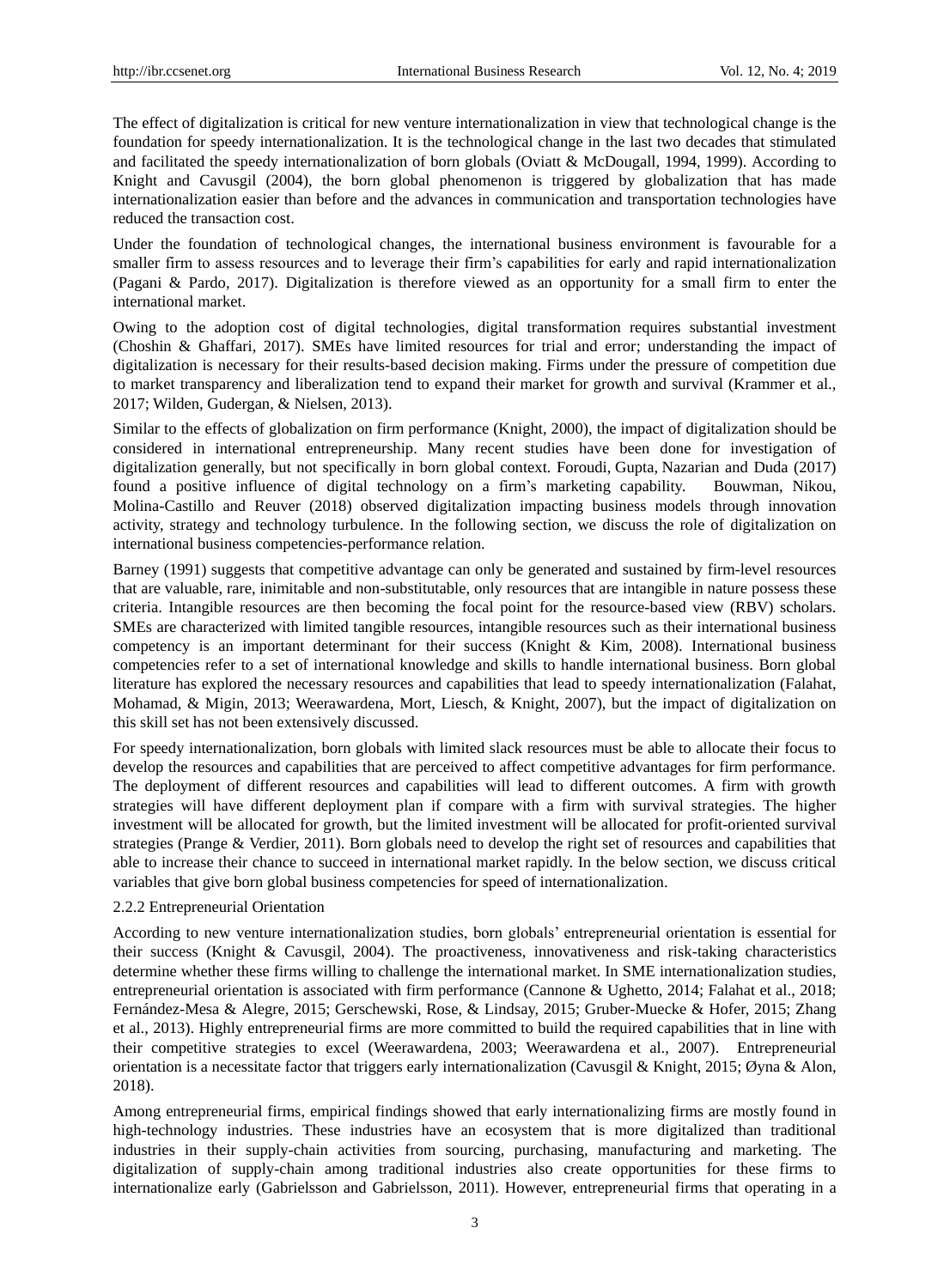less digitalized environment would need to follow a step by step approach in their route of internationalization. Based on this, we propose:

# *P1: For SMEs with a strong emphasis on digitalization, the greater the entrepreneurial orientation, the greater the speed of internationalization*

#### 2.2.3 International Knowledge

International knowledge determines the commitment decisions for internationalization (Johanson & Vahlne, 1977). From the experiential knowledge that gained during the international business activities, the firm has a better understanding of the opportunities or risks of the international business, thus able to increase their commitment stage by stage. This concept can be applied to born global firms as well (Johanson & Vahlne, 2009). Although the born global firms normally export within 3 years from the inception, most of the founders of born global firms have prior international knowledge and experience which accelerate their decision making of internationalization commitment (Knight & Liesch, 2016; Madsen & Servais, 1997). Along the internationalization process, knowledge is the most critical asset of the firm to achieve competitive advantage (Ismail, Khurram, Abadi, & Jafri, 2017; McDougall & Oviatt, 2003). When firms obtain more market knowledge, they have a lower perception on environmental uncertainty in the foreign market, thus accelerate their exporting activities (Noroozi, Mobarekeh, & Zadeh, 2010) and enhance their export performance (Oura, Zilber, & Lopes, 2016).

Nevertheless, SMEs unable to accelerate the internationalization process by knowing the international business procedures or knowing the market needs. From a practical aspect, these knowledgeable firms must operate in an industry or a market that strongly affected by digitalization so that they could embrace the benefits of lower promotion and distribution cost. A knowledgeable firm that operating in a less digitalized context has to build substantial resources and business networks slowly, thus need a longer preparation time frame for internationalization. Hence, we propose:

*P2: For SMEs that have a strong emphasis on digitalization, the greater the international knowledge, the greater the speed of internationalization* 

#### 2.2.4 Network

Born global uses networks to overcome the constraints of scarce resources (Falahat, Migin, Chuan, & Kong, 2015; Freeman & Cavusgil, 2007; McDougall & Oviatt, 2003). The strong relationships with local authorities, investors, business partners, suppliers, distributors, customers, multinational enterprises can help born global to create sustainable competitive advantages (Falahat et al., 2018).

Freeman, Edwards, and Schroder (2006) proposed that born global firms with poor access to economies of scale and lack of financial and knowledge resources can overcome the constraints through network and alliances. They suggested five workable strategies in order to achieve this outcome e.g. use of a personal network, collaborative partnerships, client followership, use of advanced technology and multiple modes of entry. Felzensztein, Ciravegna, Robson, and Amorós (2015) observed that the network plays a role in determining the internationalization scope. Zhou, Wu, and Luo (2007) also found that social networks affect the internationalization orientation and firm performance. Hagen & Zucchella (2014) stated that strategic partnership is one of the main differentiators in born global's growth patterns regardless of the industry type. According to Freeman, Hutchings, Lazaris, and Zyngier (2010), network also a source of new knowledge for smaller born global firms. Network allows born global to source for complementary resources and capabilities which the firm is lacking through outsourcing of the tasks to reliable alliances (Madsen & Servais, 1997). Born globals can reach new business space faster by using the large channels provided by MNC partners (Gabrielsson & Manek Kirpalani, 2004). Strong relationships with government as part of the network also enable SMEs to gain benefits from government support programmes (Faroque & Takahashi, 2015). Krammer, Strange, and Lashitew (2017) found that access to external technology via licensing is one kind of relational resource that positively related to the export intensity of these firms. Many studies have found a positive relationship between network and firm performance (Kim & Hemmert, 2016; Krammer et al., 2017; Zhou et al., 2007).

Information communication technology facilitates information exchange between SMEs and their business partners. Instead of face-to-face meeting, they can exchange market and product information through digital communication tools. Digital communication tools have shorten distance among people and help to maintain close relationships with business partners through social media sharing and discussion. Of course, this could happen only in the network where business partners are active in digital communication. Based on this, we propose:

*P3: For SMEs that have a strong emphasis on digitalization, the greater the network, the greater the speed of internationalization*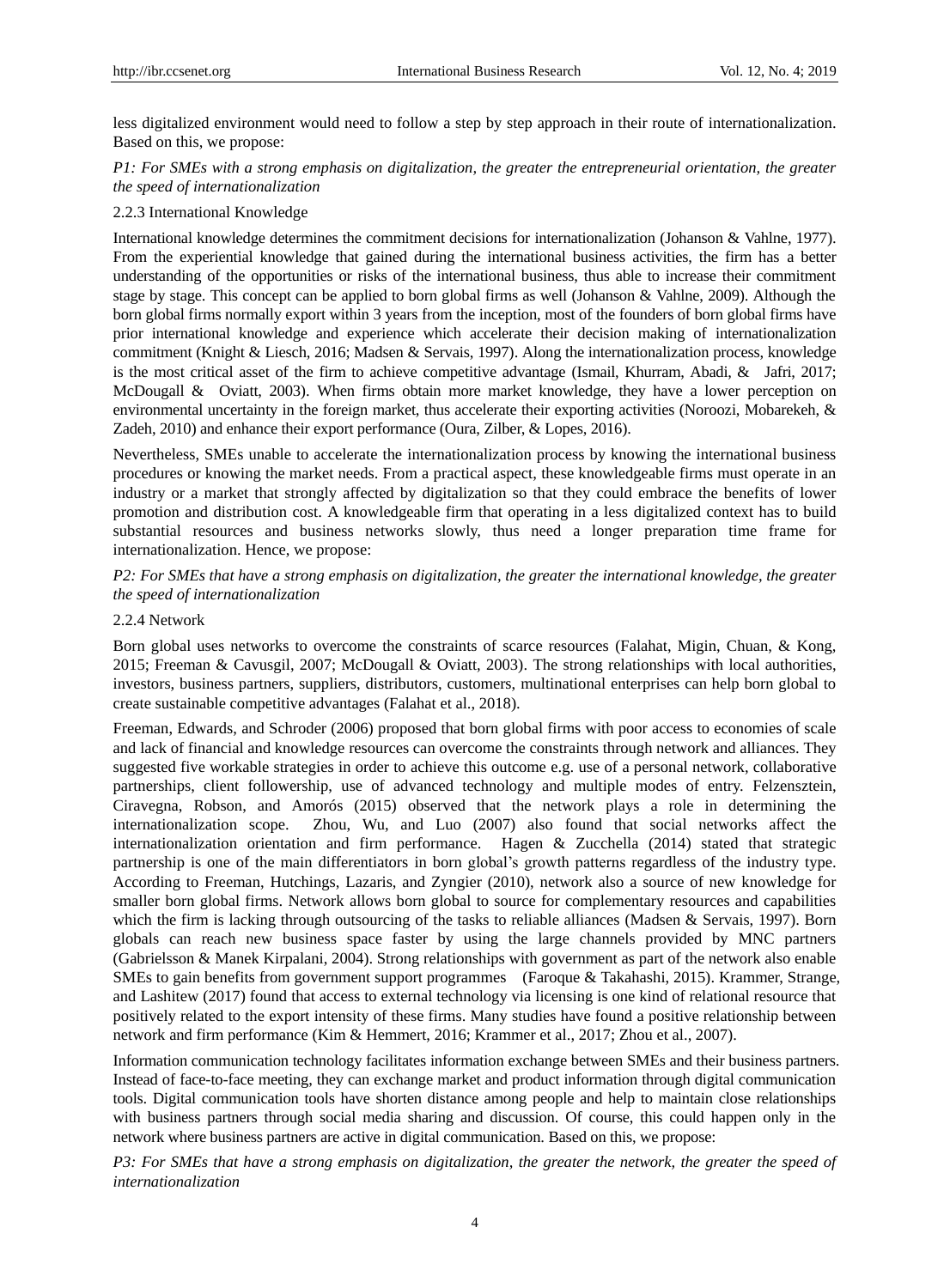#### 2.2.5 Marketing Capability

Marketing capability is the strategic capability (Lenz, 1980) for a market-oriented firm. The ability of the firm to perform traditional marketing activities like proper segmentation-targeting-positioning of the market, and develop highly effective marketing 4P (product, price, place, promotion) strategies has brought them to international market (Weerawardena et al., 2007). Marketing capability helps a firm to gain sustained competitive advantage (Kamboj, Goyal, & Rahman, 2015; Weerawardena, 2003). Several empirical evidences have shown the positive association of marketing capability with international performance (Ahmadi, Cass, & Miles, 2014; Falahat & Migin, 2017; Kamboj et al., 2015; Pham, Monkhouse, & Barnes, 2017; Takahashi, Bulgacov, Semprebon, & Giacomini, 2016). Firms with high marketing capability can develop marketing strategy that meets the customer requirements. This capability is salient especially when a firm intends to enter new market rapidly.

Digital technology has significantly lowered the cost of traditional marketing through the online platform. Many firms leverage digital tools such as Alibaba e-commerce, Facebook, Instagram, Youtube, Google search engine etc. to promote their products and services to the world. Nevertheless, fundamental marketing capability such as determining the right target customer, proper positioning of the product, effective pricing and market sensing are required to support effective implementation of digital marketing. Investing in digitalization not only influence on the speed of internationalization but it is, in fact, a profitable investment for the firms that meeting the conditions to succeed with e-Commerce (Bergendahl, 2005).

SMEs that operating in an environment that is ready for digital marketing can utilize it for early internationalization. We then propose:

*P4: For SMEs that have a strong emphasis on digitalization, the greater the marketing capability, the greater the speed of internationalization* 

#### 2.2.6 Digital Capability

Digital capability is a firm's ability to apply digital technologies for value creation in their business activities. It is distinguished from the definition for Information Technology (IT) capability which is "the relative capabilities that help an organization create technical and market knowledge and facilitates intra-organizational communication flow" (Song, Nason, & Di Benedetto, 2008). Digital capability covers more than information flow and communication flow.

Technological change is the foundation of new venture internationalization (McDougall & Oviatt, 2003; Oviatt & McDougall, 1994, 1999). Born global's capability to adopt digital technologies such as the internet, digital marketing tools, e-commerce, big data, internet of things, cloud computing etc. in their business can directly or indirectly create competitive advantages in the digital economy. Several empirical findings had shown that adoption of one or more digital technologies leads to better international performance (Eggers, Hatak, Kraus, & Niemand, 2017; Gabrielsson & Gabrielsson, 2011; Gregory, Ngo, & Karavdic, 2017; Zhang & Tansuhaj, 2007). Firm possesses digital capability can utilize digital technology to optimize their processes, to support the creation of new products or services or to further support the bonding with business partners in their network (Pagani & Pardo, 2017). Hence, digital capability is likely to assist new venture in entering international market early.

Despite there is a psychic distance from countries to countries, digital products and services are more universal as compared with traditional products such as food, clothing and furniture. Firms with the digital capability that operating within an environment that favourable for selling of digital products or services would internationalize earlier than firms with products that restricted by demand and interest differences from one market to another.

Digital technologies such as automation, cyber-physical system etc. help firms to optimize their productivity. SMEs can adopt automation to increase their capacity. Nevertheless, the justification of investment for automation and availability of technology depends on the operating ecosystem, their customer preference and competitors' action.

In addition, firms with strong digital marketing capability can utilize this tool to boost company branding and market their products at a lower cost. However, this strategy is workable only if their target market is ready with a mature online infrastructure. So, we propose:

*P5: For SMEs that have a strong emphasis on digitalization, the greater the digital capability, the greater the speed of internationalization* 

#### 2.2.7 Innovation Capability

The concept of innovation is broad and there are many definitions of innovation from different scholars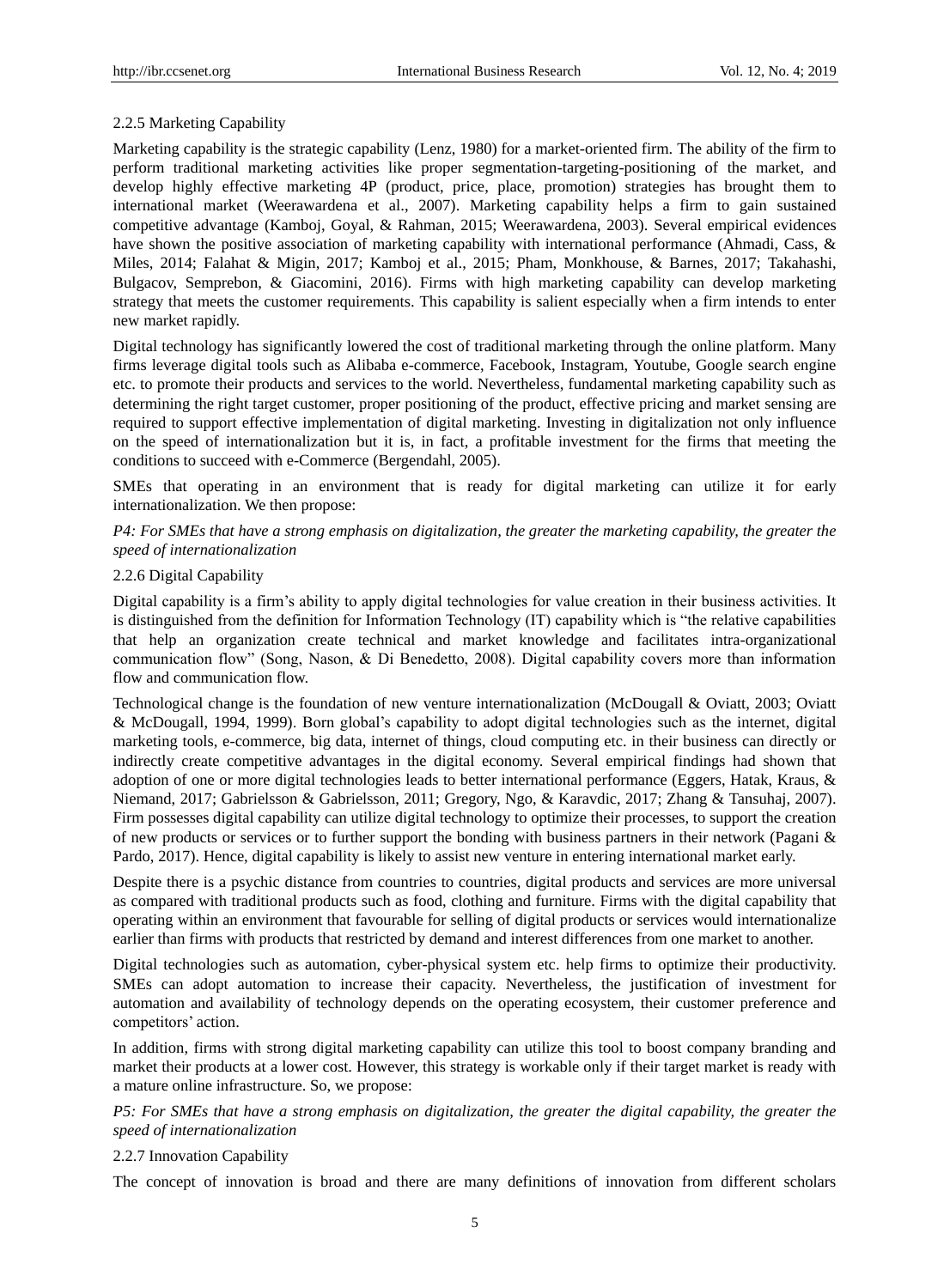(Kotsemir & Abroskin, 2013). We adopt the definition from OECD Oslo Manual, 3rd edition (OECD, 2005) which categorize innovation into four types, namely product innovation, process innovation, marketing innovation and organizational innovation.

Innovation is linked with born global phenomenon by Knight and Cavusgil (2004) in the award-winning article – ―Innovation, organizational capabilities, and the born-global firm‖. According to the 2004 article, the innovation capability in offering new product and developing new market is essential for the success of born global firm (Knight & Cavusgil, 2004). Innovative capability is one of the important factors which allows born global firm to accelerate internationalization process despite scarce resources. Both technological and non-technological innovation can lead to sustained competitive advantage (Weerawardena, 2003). For example, innovation capability enhances a firm's ability to develop innovative products and increase its speed in introducing the products to the market (Sok & Cass, 2011). Several empirical findings acknowledge the contribution of innovation to firm performance (Oura et al., 2016; Raymond, Bergeron, & Croteau, 2013; Sok & Cass, 2011; Wu, Chen, & Jiao, 2016). When confronting with competitors around the world, innovation capability determines the product and service uniqueness which accelerate market entry (Knight & Cavusgil, 2004).

Apart from innovativeness, SMEs rely on effective distribution channel which they could promote their offerings within an affordable budget. Depending on the target market readiness, not all products can be easily sold online (Gregory, Karavdic, & Zou, 2007). Those innovative firms who can sell their unique products through an online platform can reach the market faster than others who rely on traditional distribution methods. Hence, we propose:

# *P6: For SMEs that have a strong emphasis on digitalization, the greater the innovation capability, the greater the speed of internationalization*

#### 2.2.8 Learning Capability

The role of learning capability is essential to ensure the continuity of existing competitiveness in international market (Johanson & Vahlne, 2009). A firm without learning capability is difficult to sustain in long run because of failure to develop the capabilities required for a sustainable competitive advantage in facing future challenges (Grant, 1991; Teece, Pisano, & Shuen, 1997). It is necessary to develop and maintain market-focused learning capability and internally-focused learning capability for accelerated internationalization, these capabilities will enable the firm to develop knowledge-intensive products (Weerawardena et al., 2007). Technological learning capability provides the advantages of quick response to market needs and therefore able to increase financial returns (Zahra, Ireland, & Hitt, 2000). New venture with minimal knowledge and information about foreign market needs to leverage their learning capability to overcome all possible challenges during the internationalization process (McDougall & Oviatt, 2003). Thus, learning capability is found to be positively associated with international performance (Evangelista & Mac, 2016; Fernández-Mesa & Alegre, 2015; Sok & Cass, 2011).

Among firms with learning capability, availability of online knowledge resource determines the speed of knowledge acquisition. SMEs operating in an industry that strongly affected by digitalization are more likely to gain product and market information from the digital platform as compared with SMEs operating in a traditional industry which has limited digitized information. When product and market knowledge can generally obtain from the internet with minimal cost, SMEs that capable to learn can reap the benefits from the knowledge treasure. Thus, we propose:

# *P7: For SMEs that have a strong emphasis on digitalization, the greater the learning capability, the greater the speed of internationalization*

Practically, firm's digitalization affects the strength of the relationship between their international business competencies and speed of internationalization. For instance, a software company that operates on a digital platform can sell their products internationally without much transportation cost, but a traditional business without online customers is forced to follow the traditional way of business networking through huge investment for trade fair and face-to-face meetings. Despite both may have similar marketing competency, the software company is likely to internationalize early.

#### **3. Method**

In developing the conceptual model, the methodology applied is qualitative. The main aim is to scrutinize the interaction between firm's international business competencies and the impact of digitalization. We develop a model based on literature review (Marek, 2015). We used Science Direct and Google Scholar for article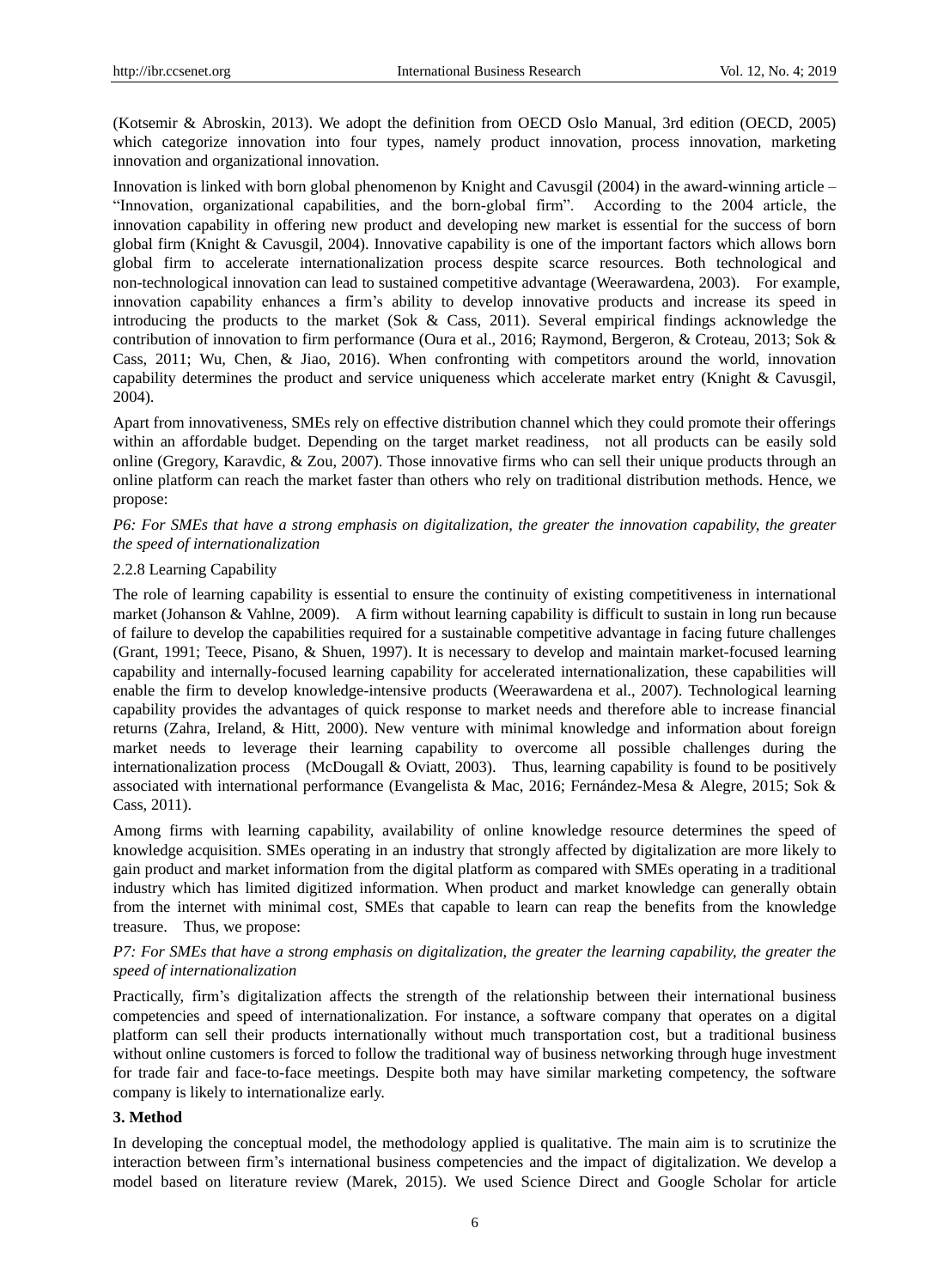searching. First, we applied keywords such as "born global", "early internationalization", "rapid internationalization", "speed of internationalization" and "international new venture" to search for papers related to success factors for the speed of internationalization. We conduct a literature review on factors affect born global speed of internationalization. To delineate the boundaries of the study, we focus on articles that discuss international business competencies for born global early internationalization and attempt to identify any born global research papers that discuss digitalization. In view of born global literature that concerning the impact of digitalization is scarce (Øyna & Alon, 2018), further on, we conduct a literature review on digitalization literature for an understanding of the impact of digitalization on firms' performance. For this purpose, we applied keywords such as "digitalization", "digital capability", "digital orientation", "IT capability", "Industry 4.0", "digital technology" to search for digitalization related papers. Subsequently, based on a review from born global literature and digitalization literature, we propose the conceptual model.

#### **4. Implications and Conclusion**

This paper has its theoretical implication on born global internationalization literature. We extend the understanding of the role of digitalization on the relationship between international business competencies and speed of internationalization. We connect the internal intangible resources and capabilities with industry related factor (digitalization) for a holistic view on born global speedy internationalization. The conceptual model is complementing born global capability-performance studies that mostly ignore the impact of digitalization.

Despite the conceptual model has not been empirically tested, there are few managerial implications for SMEs and policymakers who wish to embrace digitalization for speedy internationalization. First, the development of international business competencies is a prerequisite for speedy internationalization in digitalization context. Second, digitalization should be considered as an important step to internationalize early and rapidly. Third, policymakers can customize export acceleration program through assessment of current digitalization status among different types of industries. Industries that strongly impacted by digitalization need more assistance to develop fundamental international business skills, digital skills and adopt digital technologies. These firms are more likely to internationalize early and rapidly if they could develop necessary international business competencies to exploit digitalization trends.

The integrated view of digitalization for speedy internationalization is the main concept of the study. This paper conceptualizes the impact of digitalization on international business competencies for the speed of internationalization. We propose the important role of digitalization in the international arena. We argue that firms which able to ride on digitalization wave can internationalize earlier than other firms. Yet, more empirical studies are needed to examine this argument. As digitalization is an irreversible trend, integration of digitalization in international business studies is desperately in need.

#### **Acknowledgements**

This paper was supported by the Malaysia Ministry of Education (MOE) under FRGS scheme (FRGS/1/2017/SS01/UTAR/02/3).

#### **References**

- Ahmadi, H., Cass, A. O., & Miles, M. P. (2014). Product resource capability complementarity , integration mechanisms, and first product advantage. *Journal of Business Research*, *67*(5), 704-709. https://doi.org/10.1016/j.jbusres.2013.11.031
- Barney, J. B. (1991). Firm resources and sustained competitive advantage. *Journal of Management*, *17*(1), 99-120. https://doi.org/10.1177/014920639101700108
- Barney, J. B., Ketchen Jr, D. J., & Wright, M. (2011). The future of resource-based theory: revitalization or decline?. *Journal of Management, 37*(5), 1299-1315. https://doi.org/10.1177/0149206310391805
- Bergendahl, G. (2005). Models for investment in electronic commerce—financial perspectives with empirical evidence. *Omega, 33*(4), 363-376. https://doi.org/10.1016/j.omega.2004.07.021
- Bouwman, H., Nikou, S., Molina-Castillo, F. J., & de Reuver, M. (2018). The impact of digitalization on business models. *Digital Policy, Regulation and Governance, 20*(2), 105-124. https://doi.org/10.1108/DPRG-07-2017-0039
- Cannone, G., & Ughetto, E. (2014). Born globals: A cross-country survey on high-tech start-ups. *International Business Review, 23*(1), 272-283. https://doi.org/10.1016/j.ibusrev.2013.05.003
- Cao, C. X., & Ma, H. Y. (2009). Business, network, and entrepreneur: The drivers of rapid internationalization of the born global firms. In *Proceedings - International Conference on Management and Service Science,*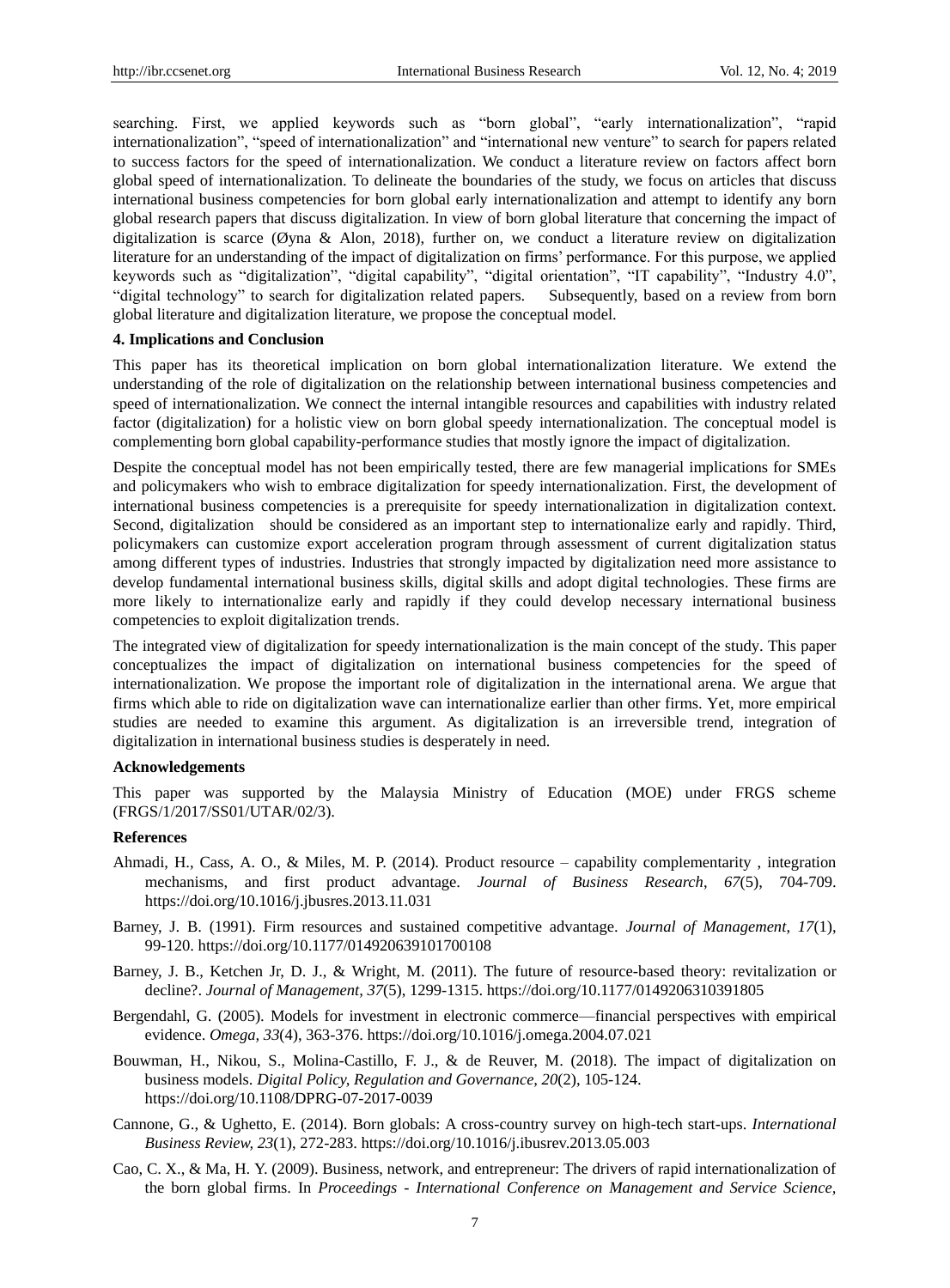*MASS 2009*. https://doi.org/10.1109/ICMSS.2009.5301707

- Cavusgil, S. T., & Knight, G. (2015). The born global firm: An entrepreneurial and capabilities perspective on early and rapid internationalization. *Journal of International Business Studies*, *46*(1), 3-16. https://doi.org/10.1057/jibs.2014.62
- Choshin, M., & Ghaffari, A. (2017). An investigation of the impact of effective factors on the success of e-commerce in small-and medium-sized companies. *Computers in Human Behavior, 66*, 67-74. https://doi.org/10.1016/j.chb.2016.09.026
- Coviello, N., Kano, L., & Liesch, P. W. (2017). Adapting the Uppsala Model to a modern world: Macro-Context and Microfoundations. *Journal of International Business Studies, 48*(9), 1151-1164. https://doi.org/10.1057/s41267-017-0120-x
- Eggers, F., Hatak, I., Kraus, S., & Niemand, T. (2017). Technologies that support marketing and market development in SMEs—evidence from social networks. *Journal of Small Business Management*, *55*(2), 270-302. https://doi.org/10.1111/jsbm.12313
- Evangelista, F., & Mac, L. (2016). The influence of experience and deliberate learning on SME export performance. *International Journal of Entrepreneurial Behavior & Research, 22*(6), 860-879. https://doi.org/10.1108/IJEBR-12-2015-0300
- Falahat, M., Knight, G., & Alon, I. (2018). Orientations and capabilities of born global firms from emerging markets. *International Marketing Review*, *35*(6), 936-957. https://doi.org/10.1108/IMR-01-2017-0021
- Falahat, M., & Migin, M. W. (2017). Export performance of international new ventures in emerging market. *International Journal of Business and Globalization*, *19*(1), 111-125. https://doi.org/10.1504/IJBG.2017.085119
- Falahat, M., Migin, M. W., Chuan, C. S., & Kong, P. F. (2015). Conceptualising the early and rapid internationalizing firms. *Procedia - Social and Behavioral Sciences*, *211*(September), 612-618. https://doi.org/10.1016/j.sbspro.2015.11.080
- Falahat, M., Mohamad, O., & Migin, M. W. (2013). Born global firms in developing economies: the case of Malaysia. *Australian Journal of Basic and Applied Sciences*, *7*(4), 586-594.
- Faroque, A. R., & Takahashi, Y. (2015). Export marketing assistance and early internationalizing firm performance: Does export commitment matter? *Asia Pacific Journal of Marketing and Logistics*, *27*(3), 421-443. https://doi.org/http://dx.doi.org/10.1108/APJML-03-2014-0045
- Felzensztein, C., Ciravegna, L., Robson, P., & Amorós, J. E. (2015). Networks, entrepreneurial orientation, and internationalization scope: Evidence from Chilean small and medium enterprises. *Journal of Small Business Management*, *53*, 145-160. https://doi.org/10.1111/jsbm.12188
- Fernández-Mesa, A., & Alegre, J. (2015). Entrepreneurial orientation and export intensity: Examining the interplay of organizational learning and innovation. *International Business Review*, *24*(1), 148-156. https://doi.org/10.1016/j.ibusrev.2014.07.004
- Foroudi, P., Gupta, S., Nazarian, A., & Duda, M. (2017). Digital technology and marketing management capability: achieving growth in SMEs. *Qualitative Market Research: An International Journal, 20*(2), 230-246. https://doi.org/10.1108/QMR-01-2017-0014
- Freeman, S., & Cavusgil, S. T. (2007). Toward a typology of commitment states among managers of born-global firms: A study of accelerated internationalization. *Journal of International Marketing*, *15*(4), 1-40. https://doi.org/10.1509/jimk.15.4.1
- Freeman, S., Edwards, R., & Schroder, B. (2006). How smaller born-global firms use networks and alliances to overcome constraints to rapid internationalization. *Journal of International Marketing*, *14*(3), 33-63. https://doi.org/10.1509/jimk.14.3.33
- Freeman, S., Hutchings, K., Lazaris, M., & Zyngier, S. (2010). A model of rapid knowledge development: The smaller born-global firm. *International Business Review*, *19*(1), 70-84. https://doi.org/10.1016/j.ibusrev.2009.09.004
- Gabrielsson, M., & Gabrielsson, P. (2011). Internet-based sales channel strategies of born global firms. *International Business Review*, *20*(1), 88-99. https://doi.org/10.1016/j.ibusrev.2010.05.001
- Gabrielsson, M., & Manek Kirpalani, V. H. (2004). Born globals: How to reach new business space rapidly.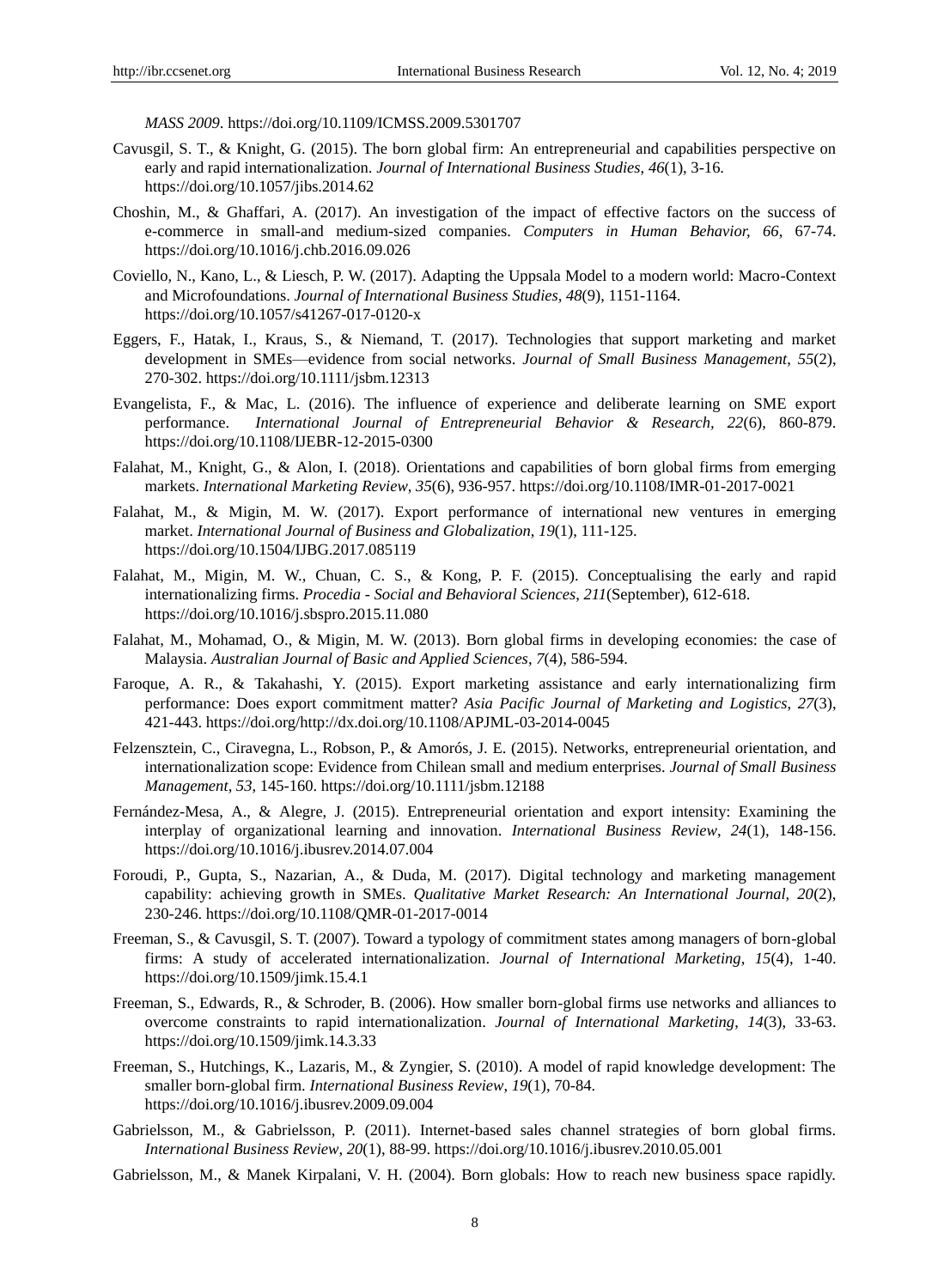*International Business Review*, *13*(5), 555-571. https://doi.org/10.1016/j.ibusrev.2004.03.005

- Gerschewski, S., Rose, E. L., & Lindsay, V. J. (2015). Understanding the drivers of international performance for born global firms: An integrated perspective. *Journal of World Business*, *50*(3), 558-575. https://doi.org/10.1016/j.jwb.2014.09.001
- Grant, R. M. (1991). The resource-based theory of competitive advantage: implications for strategy formulation. *California management review, 33*(3), 114-135. https://doi.org/10.1016/B978-0-7506-7088-3.50004-8
- Gregory, G. D., Ngo, L. V., & Karavdic, M. (2017). Developing e-commerce marketing capabilities and efficiencies for enhanced performance in business-to-business export ventures. *Industrial Marketing Management*. Retrieved from http://dx.doi.org/10.1016/j.indmarman.2017.03.002
- Gregory, G., Karavdic, M., & Zou, S. (2007). The Effects of E-Commerce Drivers on Export Marketing Strategy. *Journal of International Marketing*, *15*(2), 30–57. https://doi.org/10.1509/jimk.15.2.30
- Gruber-Muecke, T., & Hofer, K. M. (2015). Market orientation, entrepreneurial orientation and performance in emerging markets. *International Journal of Emerging Markets*, *10*(3), 560-571. https://doi.org/10.1108/JHOM-09-2016-0165
- Hagen, B., & Zucchella, A. (2014). Born Global or Born to Run? The Long-Term Growth of Born Global Firms. *Management International Review*, *54*(4), 497-525. https://doi.org/10.1007/s11575-014-0214-7
- Ismail, K., Khurram, W., Abadi, M. D., & Jafri, S. K. A. (2017). Sustained Competitive Advantage of Malaysian Born Global SMES: Role of International Entrepreneurial Capability and Positive Psychological Capital. *Advanced Science Letters*, *23*(9), 8924-8928. https://doi.org/10.1166/asl.2017.9996
- Johanson, J., & Vahlne, J. E. (1977). The internationalization process of the firm—a model of knowledge development and increasing foreign market commitments. *Journal of International Business Studies*, *8*(1), 23-32. https://doi.org/10.1057/palgrave.jibs.8490676
- Johanson, J., & Vahlne, J. E. (2009). The Uppsala internationalization process model revisited: From liability of foreignness to liability of outsidership. *Journal of International Business Studies*, *40*(9), 1411-1431. https://doi.org/10.1057/jibs.2009.24
- Kaleka, A. (2012). Studying resource and capability effects on export venture performance. *Journal of World Business, 47*(1), 93-105. https://doi.org/10.1016/j.jwb.2010.10.024
- Kamboj, S., Goyal, P., & Rahman, Z. (2015). A resource-based view on marketing capability, operations capability and financial performance: An empirical examination of mediating role. *Procedia - Social and Behavioral Sciences*, *189*, 406-415. https://doi.org/10.1016/j.sbspro.2015.03.201
- Karjaluoto, H., & Huhtamäki, M. (2010). The role of electronic channels in micro-sized brick-and-mortar firms. *Journal of Small Business & Entrepreneurship*, *23*(1), 17-38. https://doi.org/10.1080/08276331.2010.10593471
- Kaur, S., & Sandhu, M. S. (2014). Internationalisation of born global firms: Evidence from Malaysia. *Journal of the Asia Pacific Economy*, *19*(1), 101-136. https://doi.org/10.1080/13547860.2013.818426
- Kim, J. J., & Hemmert, M. (2016). What drives the export performance of small and medium-sized subcontracting firms? A study of Korean manufacturers. *International Business Review*, *25*(2), 511-521. https://doi.org/10.1016/j.ibusrev.2015.09.002
- Knight, G. (2000). Entrepreneurship and marketing strategy: The SME under globalization. *Journal of International Marketing, 8*(2), 12-32. https://doi.org/10.1509/jimk.8.2.12.19620
- Knight, G. A., & Cavusgil, S. T. (1996). The born global firm: A challenge to traditional internationalization theory. *Advances in International Marketing, 8*, 11-26.
- Knight, G. A., & Cavusgil, S. T. (2004). Innovation, organizational capabilities, and the born-global firm. *Journal of International Business Studies*, *35*(2), 124-141. https://doi.org/10.1057/palgrave.jibs.8400071
- Knight, G. A., & Kim, D. (2008). International business competence and the contemporary firm. *Journal of International Business Studies, 40*(2), 255-273. https://doi.org/10.1057/palgrave.jibs.8400397
- Knight, G. A., & Liesch, P. W. (2016). Internationalization: From incremental to born global. *Journal of World Business*, *51*(1), 93-102. https://doi.org/10.1016/j.jwb.2015.08.011
- Kotsemir, M., & Abroskin, A. (2013). Innovation concepts and typology: An evolutionary discussion innovation concepts and typology. MPRA Paper. Retrieved from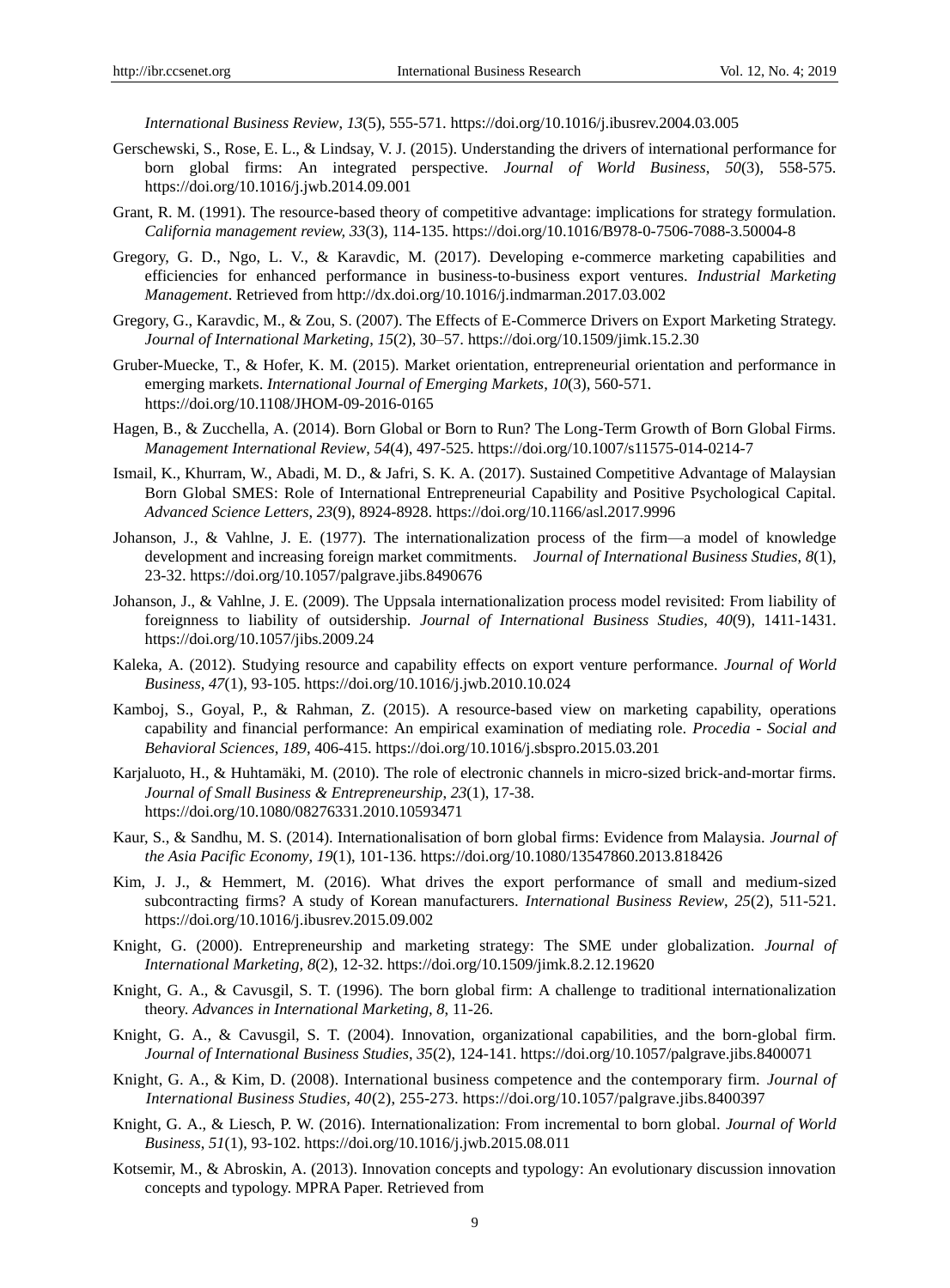https://mpra.ub.uni-muenchen.de/45400/1/MPRA\_paper\_45069.pdf

- Krammer, S. M. S., Strange, R., & Lashitew, A. (2017). The export performance of emerging economy firms: The influence of firm capabilities and institutional environments. *International Business Review*, *27*(1), 218-230. https://doi.org/10.1016/j.ibusrev.2017.07.003
- Lenz, R. T. (1980). Strategic Capability: A Concept and Framework for Analysis. *Academy of Management*, *5*(2), 225-234.
- Madsen, T. K., & Servais, P. (1997). The internationalization of Born Globals: An evolutionary process? *International Business Review*, *6*(6), 561-583. https://doi.org/10.1016/S0969-5931(97)00032-2
- Manyika, J., Lund, S., Bughin, J., Woetzel, J., Stamenov, K., & Dhingra, D. (2016). Digital Globalization: The new era of global flows. New York: McKinsey Global Institute. Retrieved from http://www.mckinsey.com/business-functions/digital-mckinsey/our-insights/digital-globalization-the-new-er a-of-global-flows
- Marek, M. (2015). Conceptual Paper Outline. https://doi.org/10.13140/RG.2.1.4962.5768.
- McDougall, P. P., & Oviatt, B. M. (2003). Some fundamental issues in international entrepreneurship. *Entrepreneurship Theory & Practice*, *18*, 1-27. https://doi.org/10.1017/CBO9781107415324.004
- Noroozi, A., Mobarekeh, A. N., & Zadeh, H. F. (2010). The impact of e-commerce on export development in developing countries: A case of small and medium-sized enterprises in Iran and Malaysia. In *2010 2nd IEEE International Conference on Information Management and Engineering, 435-439.*  https://doi.org/10.1109/ICIME.2010.5477703
- OECD. (2005). Oslo manual. Guidelines for collecting and interpreting innovation data (3rd ed.). Paris: OECD EUROSTAT.
- Oura, M. M., Zilber, S. N., & Lopes, E. L. (2016). Innovation capacity , international experience and export performance of SMEs in Brazil. *International Business Review*, *25*(4), 921-932. https://doi.org/10.1016/j.ibusrev.2015.12.002
- Oviatt, B. M., & McDougall, P. P. (1994). Toward a theory of international new ventures. *Journal of International Business Studies*, *25*(1), 45-64. https://doi.org/10.1057/palgrave.jibs.8490193
- Oviatt, B. M., & McDougall, P. P. (1999). A framework for understanding accelerated international entrepreneurship. *Research in Global Strategic Management*, *7*, 23-40. https://doi.org/10.1016/S1064-4857(99)07055-2
- Oviatt, B. M., & McDougall, P. P. (2005). Defining international entrepreneurship and modeling the speed of internationalization. *Entrepreneurship theory and practice, 29*(5), 537-553. https://doi.org/10.1111/j.1540-6520.2005.00097.x
- Øyna, S., & Alon, I. (2018). A Review of Born globals. *International Studies of Management & Organization*, *48*(2), 157-180. https://doi.org/10.1080/00208825.2018.1443737
- Pagani, M., & Pardo, C. (2017). The impact of digital technology on relationships in a business network. *Industrial Marketing Management*, *67*(May), 185-192. https://doi.org/10.1016/j.indmarman.2017.08.009
- Pham, T. S. H., Monkhouse, L. L., & Barnes, B. R. (2017). The influence of relational capability and marketing capabilities on the export performance of emerging market firms. *International Marketing Review, 34*(5), 606-628. https://doi.org/10.1108/IMR-07-2014-0235
- Porter, M. E. (1981). The contributions of industrial organization to strategic management. *Academy of management review, 6*(4), 609-620. https://doi.org/10.5465/amr.1981.4285706
- Prange, C., & Verdier, S. (2011). Dynamic capabilities, internationalization processes and performance. *Journal of World Business*, *46*, 126-133. https://doi.org/10.1016/j.jwb.2010.05.024
- Raymond, L., Bergeron, F., & Croteau, A. M. (2013). Innovation capability and performance of manufacturing SMEs: The paradoxical effect of IT integration. *Journal of Organizational Computing and Electronic Commerce*, *23*(3), 249-272. https://doi.org/10.1080/10919392.2013.807714
- Rennie, M. W. (1993). Born global. *The McKinsey Quarterly*, *4,* 45-53.
- Sinkovics, N., Sinkovics, R. R., & "Bryan" Jean, R. J. (2013). The internet as an alternative path to internationalization? *International Marketing Review, 30*(2), 130-155. <https://doi.org/10.1108/02651331311314556>